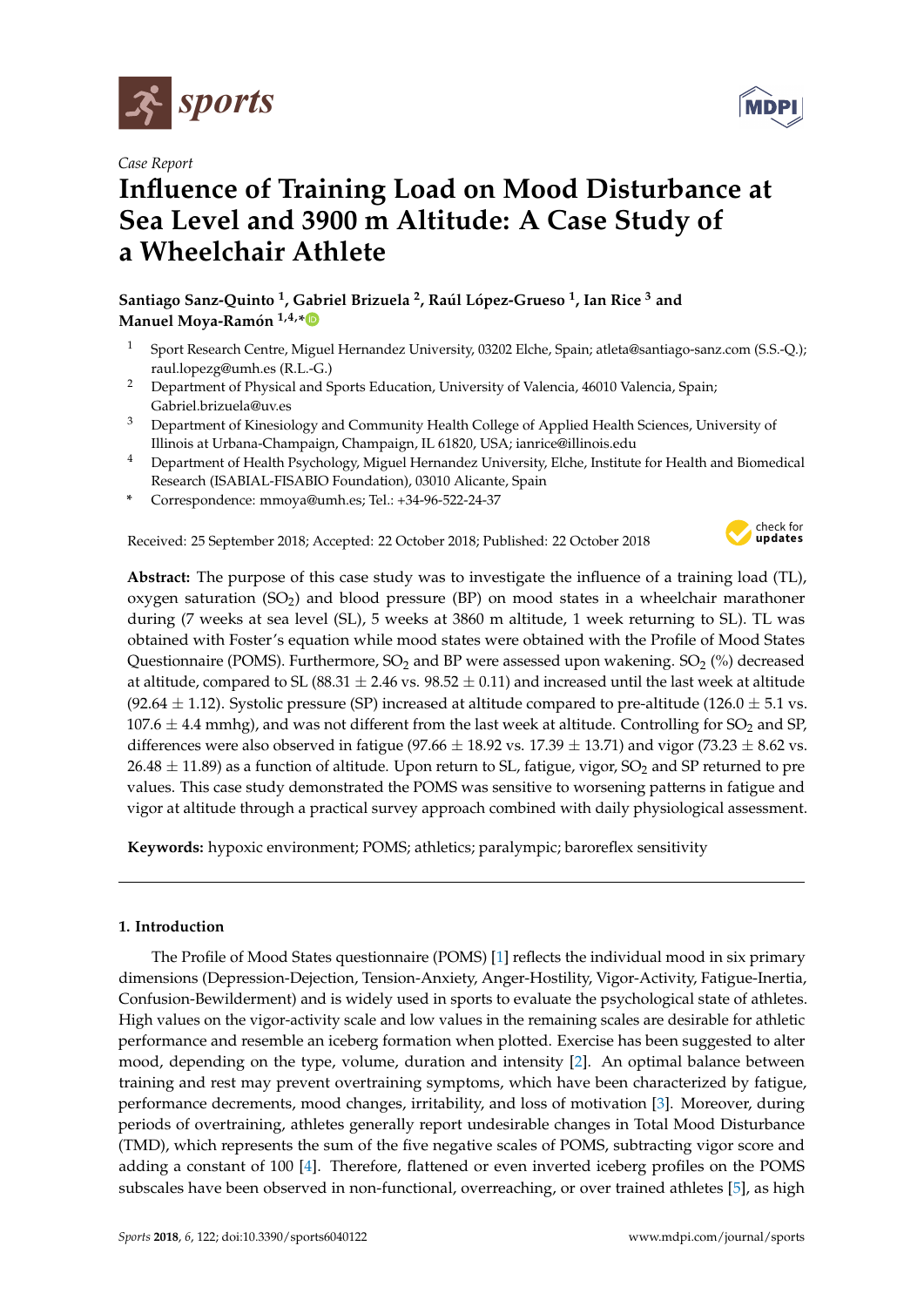values on the vigor-activity scale and low values in the remaining scales are desirable for athletics performance. Furthermore, when training load (TL) is reduced during taper periods, athletes have reported improvements in mood as reflected by a return of POMS scores to baseline. Moreover, it has been suggested that a 50% or greater increase in an individual's basal off-season TMD score may be reflective of an overreaching state [\[6\]](#page-7-1).

Numerous researchers have reported an increase in negative mood states at altitudes above 3050 m [\[7\]](#page-7-2). For example, in a recent publication where the POMS was administered to a nine person team ascending 6000 m during a Mount Everest expedition, the authors reported oscillations in fatigue and vigor during the ascent; however, the depression scale was unaffected [\[8\]](#page-7-3). More specifically, upon psychological evaluation of the athletes using the POMS, mood changes are most severe during the first or second day at altitude and then gradually recede over the next 2–4 days [\[9\]](#page-7-4).

To the best of our knowledge, use of the POMS to assess elite marathoners is absent from the literature, despite the fact that marathon running has been shown to affect mood states more negatively than low to moderate intensity exercise [\[10\]](#page-7-5). Therefore, it may be reasonable to surmise that similar mood disturbance may be precipitated by a combination of intense marathon training performed under normoxic and hypoxic environments. However, to date, there is a dearth of literature pertaining to mood response of wheelchair athletes in training scenarios at SL or hypoxic conditions. One exception, found elite athletes with and without disabilities possessed similar iceberg profiles and thus, had superior emotional health compared to the general population, implying "elite" rather than "ability" was most influential to mood status [\[11\]](#page-7-6). Moreover, it must be considered that only one study has assessed the physiological-psychological response of a Paralympic athlete under altitude conditions [\[12\]](#page-7-7). In fact, recently, the same study reported a disturbance in oxygen saturation  $(SO<sub>2</sub>)$  and brachial blood pressure (BP) upon arrival to altitude; however, to our knowledge there are no studies that have analyzed the influence of these physiological variables on mood states.

Despite the aforementioned finding, the extent to which wheelchair athletes experience mood responses similar to able-bodied athletes is largely unknown. Therefore, the purpose of this study was to investigate the psychological response of an elite wheelchair marathoner to a TL under both, normoxic and hypoxic conditions. Furthermore, we examined the influence of  $SO<sub>2</sub>$ , systolic and diastolic blood pressure (SP and DP) on mood states, when these physiological variables were added as covariates. To achieve this goal, our study was divided into three aims:

Aim 1—To examine the psychological response of an elite-wheelchair marathoner during a TL at sea level (SL), considered baseline.

Aim 2—To examine how the same athlete and TL performed at altitude (3860 m) and how this impacts psychological response.

Aim3—To determine if any changes in mood state occurring at altitude would return back to baseline when training resumed at SL under a reduced TL.

## **2. Materials and Methods**

#### *2.1. Participant*

The athlete was a 36 year-old, professional wheelchair marathoner, International Paralympic Committee (IPC) class T52 (wheelchair athletes with arm involvement), multiple times world champion, Paralympic Games silver medalist, 13 world records; height = 1.76 m; Body Mass =  $52.6 \pm 0.4$  kg; VO<sub>2max</sub> = 52 mL kg<sup>-1</sup> min<sup>-1</sup>; VO<sub>2</sub> at second ventilatory threshold (VT2) = 48 mL kg<sup>-1</sup> min<sup>-1</sup> training 8000 km per year. The athlete was familiarized with altitude training camps set at 1600–2900 m in the last 13 years with next models: live-high-train-high (LHTH), live-high-train-low (LHTL) and high-high-low (LHTHTL) [\[13\]](#page-7-8). Altitude camp was performed as a preparation for Boston and London marathons, where he finished first with a course record and second respectively in his division. The participant provided written informed consent for participation and the study was conducted in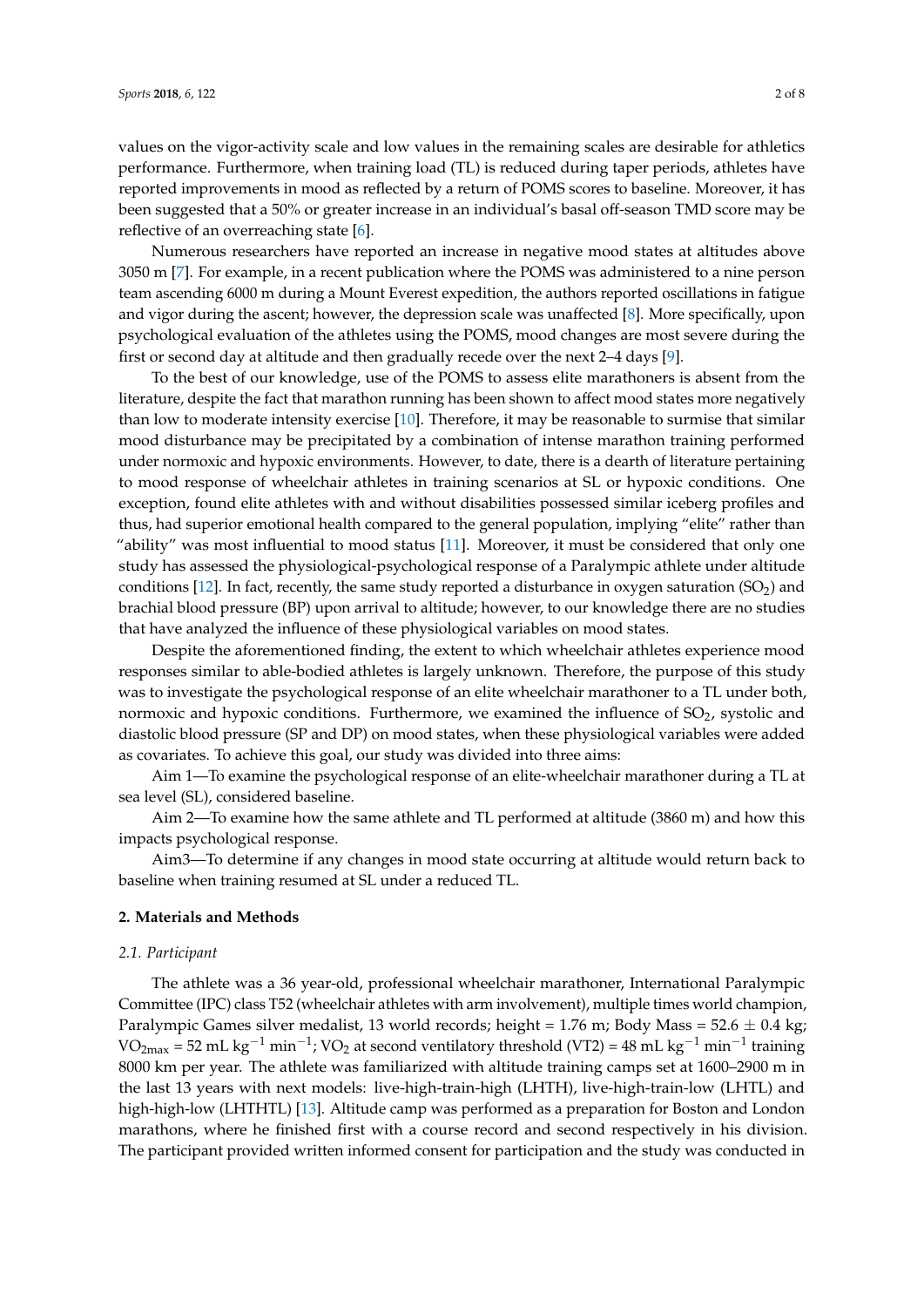accordance with the Declaration of Helsinki, and the protocol was approved by the Ethics Research *2.2. Procedures*  Committee of the University (project identification code # DPS.MMR.02.15).

#### *2.2. Procedures* 2.2.1. Training Features at Sea Level and Altitude

## 2.2.1. Training Features at Sea Level and Altitude

Our study occurred between SL at 16 m altitude at the Peruvian Altiplano (Puno, 3860 m altitude). The study period occurred from 23 November 2015 to 21 February 2016 (13 weeks; 91 days), and was composed of the athlete's introductory cycle I (I1) (weeks 1 to 4) at SL, where training contents included arm ergometer workouts, over ground Nordic ski sessions and workouts below the first ventilatory threshold (<VT1) with the racing chair. Fundamental cycle I (F1) (weeks 5 and 6) occurred at SL where training included arm ergometer workouts, over ground Nordic ski, long moderate workouts at approximately VT1, two interval sessions at approximately VT2, and strength sessions in the gym. Introductory cycle 2 (I2) (weeks 7 and 8) occurred at SL week 7 and shifted to 3860 m altitude in week. 8, where the athlete performed the same 16 to 20 km workouts <VT1 during the pre-altitude and acclimatization week. Fundamental cycle II (F2) (weeks 9 to 12) at 3860 m altitude, involved only intense sessions if the athlete reached a reference value of his Heart Rate Variability (HRV), considered as optimal to perform intense sessions, explained in detail previously [\[11\]](#page-7-6). The Introductory cycle 3 (I3) (week 13) occurred at SL, as post-altitude, and involved training identical to I2 (See Figure [1\)](#page-2-0).

<span id="page-2-0"></span>

**Figure 1.** Weekly Training Load.



self-report questionnaire (POMS). This version consists of 59 adjectives; each rated on a five-point scale. From week 1, every Sunday (rest day) and after breakfast, our athlete responded to the question of how he had felt during the past week including that day. First week results constituted baseline 1. Week 7 data was not included for analysis because it coincided with overseas travel. Mood states were assessed using the Spanish short form version of the Profile of Mood States

Physical TL was defined with Foster's equation [14] as the product of the rating of perceived effort (RPE), using Borg scale 1–10 (where 1 means nothing at all and 10 extremely strong) [\[15\]](#page-7-10) multiplied by the active time of the session duration. RPE was recorded 30 minutes after the morning and afternoon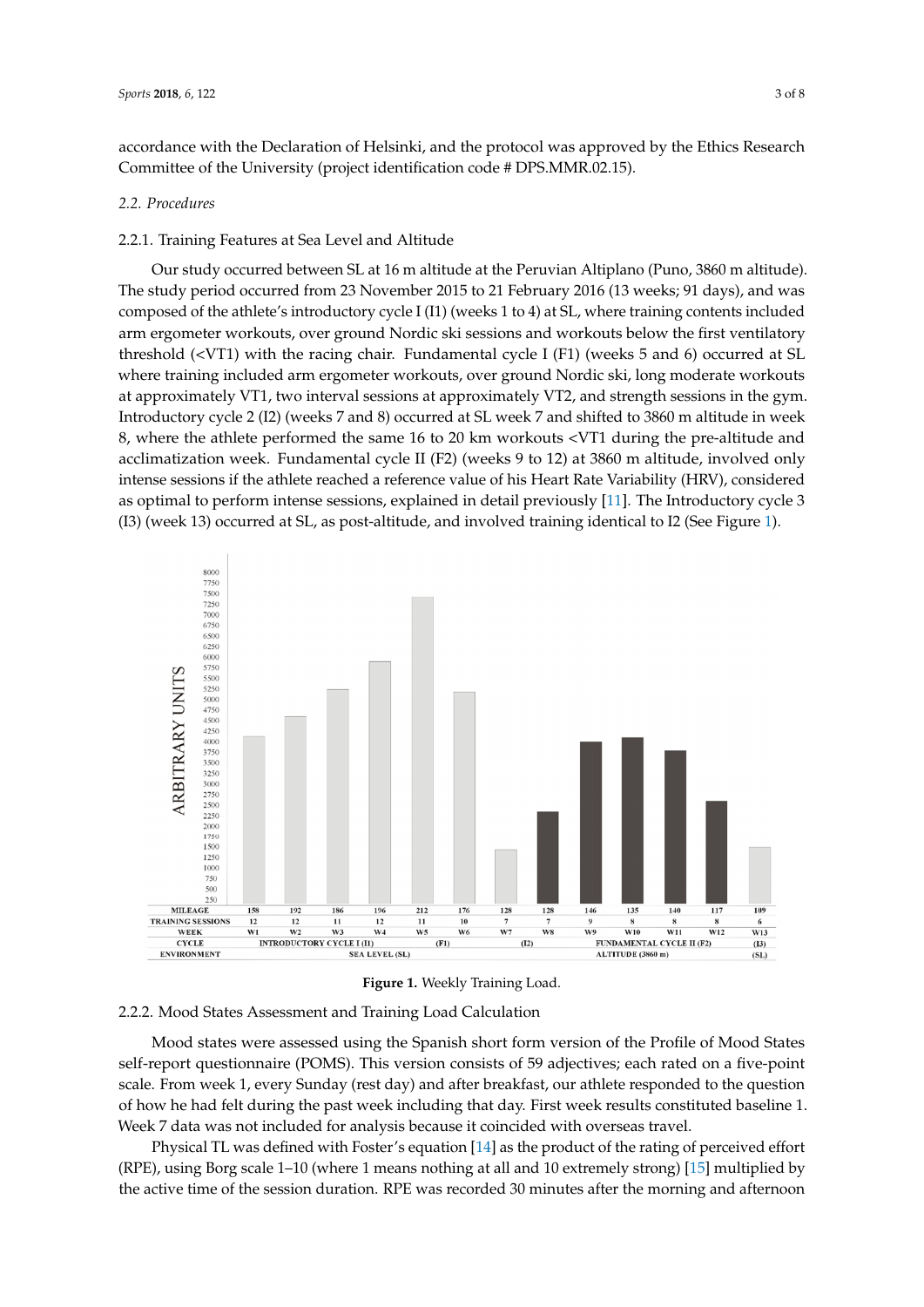sessions and was calculated based on morning sessions (1-day training) or as the average of the morning and afternoon (two session training day). Daily TL was calculated by summing the Fosters values for the morning and afternoon sessions. Weekly TL was calculated as the summation of daily values from Monday to Saturday (See Figure [1\)](#page-2-0).

## 2.2.3. Oxygen Saturation and Brachial Blood Pressure Assessment

The  $SO<sub>2</sub>$  was measured with a finger pulse oximeter (Colson 650 2100, Frouard, France) in a seated position upon waking.

Brachial blood pressure (BP) was measured in a seated position, with the validated (Omron HEM-705CP, OMRON HEALTHCARE, INC., Lake Forest, IL, USA) oscillometric sphygmomanometer. Measurements were made in triplicate and averaged. Both systolic (SP) and diastolic (DP) blood pressure were recorded as well.

The assessment, results and discussion of both  $SO<sub>2</sub>$  and BP have been previously reported [\[12\]](#page-7-7).

#### *2.3. Statistical Analysis*

Kolmogorov-Smirnov was used to assess data normality. A repeated measures ANOVA was performed for POMS dimensions with TIME at two levels (SL and altitude). Oxygen saturation (SO<sub>2</sub>), systolic blood pressure (SP) and diastolic blood pressure (DP) were added as covariates. A post hoc LSD multiple range test determined the differences between factor levels. Pearson's correlation coefficients were calculated for tension, fatigue, vigor, anger, depression, confusion, TMD, weekly Foster, SO2, SP and DP. Effect size (d) associated with change in every POMS dimension was calculated using Cohen's d (difference in mean scores over time divided by pooled SD) and was interpreted as trivial ( $\leq$ 0.19), small (0.20–0.49), medium (0.50–0.79), and large ( $\geq$ 0.08) [\[16\]](#page-7-11). Statistical significance was set at alpha = 0.05. Statistical analyses were performed using SPSS version 22.0 (SPSS, Inc., Chicago, IL, USA) software.

## **3. Results**

<span id="page-3-0"></span>Results can be seen in Tables [1](#page-3-0) and [2.](#page-4-0)

|                 | <b>Tension</b> | Fatigue |    | Confusion Depression Anger |    | <b>Vigor</b> | <b>TMD</b> | <b>BORG</b> |
|-----------------|----------------|---------|----|----------------------------|----|--------------|------------|-------------|
| W1              | 55             | 35      | 31 | 39                         | 39 | 64           | 98         | 4           |
| W <sub>2</sub>  | 57             | 37      | 31 | 39                         | 42 | 57           | 106        | 4           |
| W3              | 37             | 47      | 31 | 39                         | 39 | 62           | 94         | 5           |
| W4              | 55             | 64      | 33 | 41                         | 51 | 51           | 134        | 5           |
| W5              | 54             | 76      | 33 | 39                         | 56 | 46           | 145        | 6           |
| W6              | 29             | 61      | 31 | 40                         | 38 | 49           | 104        | 5           |
| W7              | 72             | 64      | 60 | 44                         | 76 | 48           | 182        | 4           |
| W8              | 29             | 35      | 31 | 39                         | 39 | 64           | 81         | 4           |
| W9              | 28             | 40      | 31 | 39                         | 39 | 64           | 83         | 5           |
| W <sub>10</sub> | 28             | 42      | 33 | 43                         | 46 | 48           | 103        | 6           |
| W11             | 35             | 62      | 33 | 41                         | 48 | 42           | 123        | 5           |
| W12             | 34             | 64      | 31 | 39                         | 44 | 49           | 113        | 5           |
| W13             | 40             | 47      | 43 | 42                         | 46 | 49           | 117        | 4           |

**Table 1.** Weekly POMS dimensions values and rate of perceived exertion.

TMD = total mood disturbance; W1 to W7 and W13, weeks at sea level; W8 to W12, weeks at altitude (3860 m). W7 data was not included for analysis because it coincided with overseas travel; BORG, is reported as the integer value from the weekly average of morning and afternoon sessions.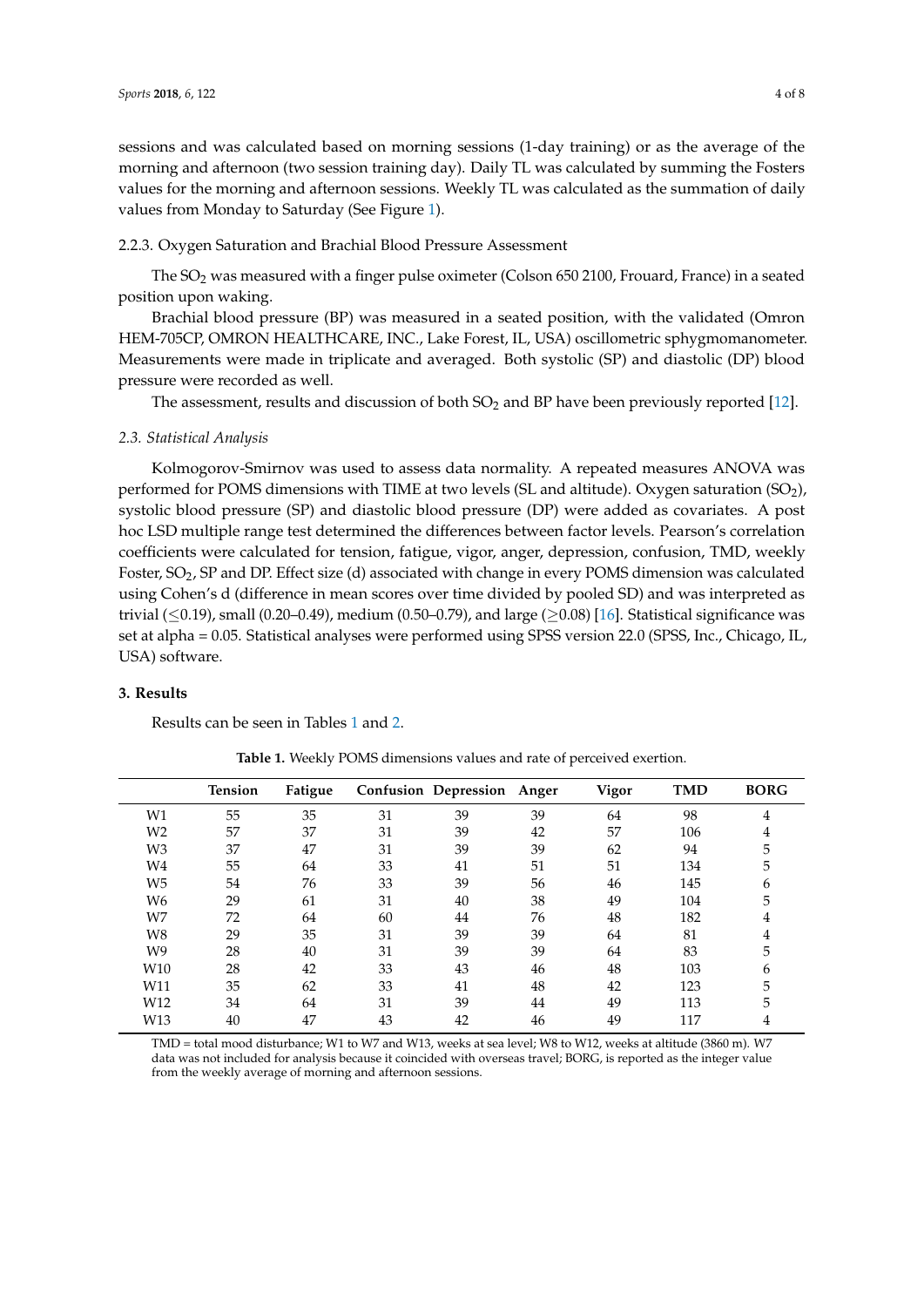<span id="page-4-0"></span>

|                 | $SO_2(%)$                        | SP(mmHg)                                                 | DP(mmHg)                       |
|-----------------|----------------------------------|----------------------------------------------------------|--------------------------------|
| W1              | $98.33 \pm 0.25$ <sup>+द**</sup> | $113.8 \pm 4.3$ <sup>+द**</sup>                          | $72.6 \pm 3.1$ ****            |
| W <sub>2</sub>  | $98.77 \pm 0.14$ <sup>+द**</sup> | $117.9 \pm 3.6$ <sup>+1\\$\dots\\right\**</sup>          | $77.4 \pm 3.9$ ****\$1         |
| W <sub>3</sub>  | $98.11 \pm 0.42$ <sup>+द**</sup> | $115.4 \pm 6.1$ <sup>+द**</sup>                          | $75.1 \pm 4.5$ *****           |
| W4              | $98.56 \pm 0.24$ <sup>+द**</sup> | $112.7 \pm 9.1$ <sup>+द**</sup>                          | $71.4 \pm 3.9$ ******          |
| W <sub>5</sub>  | $98.74 \pm 0.17$ <sup>+द**</sup> | $112.3 \pm 6.8$ <sup>+द**</sup>                          | $70.9 \pm 5.8$ ****\$1         |
| W6              | $98.52 \pm 0.11$ <sup>+द**</sup> | $107.6 \pm 4.4$ <sup>+द**</sup>                          | $68.6 \pm 3.8$ *****           |
| W7              | $98.64 \pm 0.14$ <sup>+द**</sup> | $111.0 \pm 3.3$                                          | $68.4 \pm 3.3$                 |
| W8              | $88.31 \pm 2.46*$                | $126.0 \pm 5.1$                                          | $80.4 \pm 5.2$ *               |
| W9              | $91.19 \pm 0.76$ <sup>+</sup>    | $127.1 \pm 4.8$ *                                        | $81.1 \pm 3.9*$                |
| W <sub>10</sub> | $91.92 \pm 0.82^+$               | $132.4 + 3.4*$                                           | $83.4 + 4.1*$                  |
| W11             | $92.35 \pm 1.14$ <sup>+‡</sup>   | $125.7 \pm 6.9$ *                                        | $80.0 \pm 2.1$ *               |
| W12             | $92.64 \pm 1.12$ <sup>+</sup>    | $124.9 \pm 3.5$ * $\frac{8}{3}$                          | $77.7 \pm 2.1$ * $\frac{8}{3}$ |
| W <sub>13</sub> | $98.08 \pm 0.26$ <sup>+द**</sup> | $111.3 \pm 7.6$ <sup>+<math>\frac{15}{18}</math>**</sup> | $73.7 \pm 4.7$ *****           |
|                 |                                  |                                                          |                                |

**Table 2.** Weekly oxygen saturation, systolic and diastolic blood pressure.

 $SO_2$  = oxygen saturation; SP = systolic blood pressure; DP = diastolic blood pressure. \* Differences from W7 (*p* < 0.01); † Differences from W8 (*p* < 0.01); ‡ Differences from W9 (*p* < 0.01); § Differences from W10 (*p* < 0.01); **T** Differences from W11 ( $p < 0.01$ ); \*\* Differences from W12 ( $p < 0.01$ ).

## *3.1. POMS*

We observed significant differences between SL and altitude in two dimensions of the POMS (fatigue and vigor), while considering  $SO<sub>2</sub>$  and SP as covariates. Fatigue was significantly higher at altitude compared to SL (97.66  $\pm$  18.92 vs. 17.39  $\pm$  13.71,  $p$  = 0.0362, d = 6); also, vigor was significantly lower at altitude (73.23 ± 8.62 vs. 26.48 ± 11.89, *p* = 0.0484, d = 6.1). No significant differences were observed between SL and altitude in any POMS dimension when DP was considered as the covariate.

## *3.2. Oxygen Saturation*

The  $SO<sub>2</sub>$  improved with altitude exposure from acclimatization until the fifth week of exposure  $(88.31 \pm 2.46 \text{ vs. } 92.64 \pm 1.12, p = 0.001, d = 2.7)$ , although it remained stable at SL (98.08  $\pm$  0.26 to  $98.77 \pm 0.14$ .

#### *3.3. Brachial Blood Pressure*

SP remained significantly higher  $(p = 0.001)$  at altitude compared to SL. Values were maximal during the third week of exposure (132.4  $\pm$  3.4) and reached their lowest magnitude by the last altitude week (124.9  $\pm$  3.5). Upon returning, SL become significantly lower compared to the last altitude week  $(113.1 \pm 3.1, p = 0.001, d = 2)$ . A deeper report on SO<sub>2</sub> and BP during the experiment can be found in Reference [\[12\]](#page-7-7).

Oscillations in POMS dimensions can be found in Figure [2.](#page-5-0)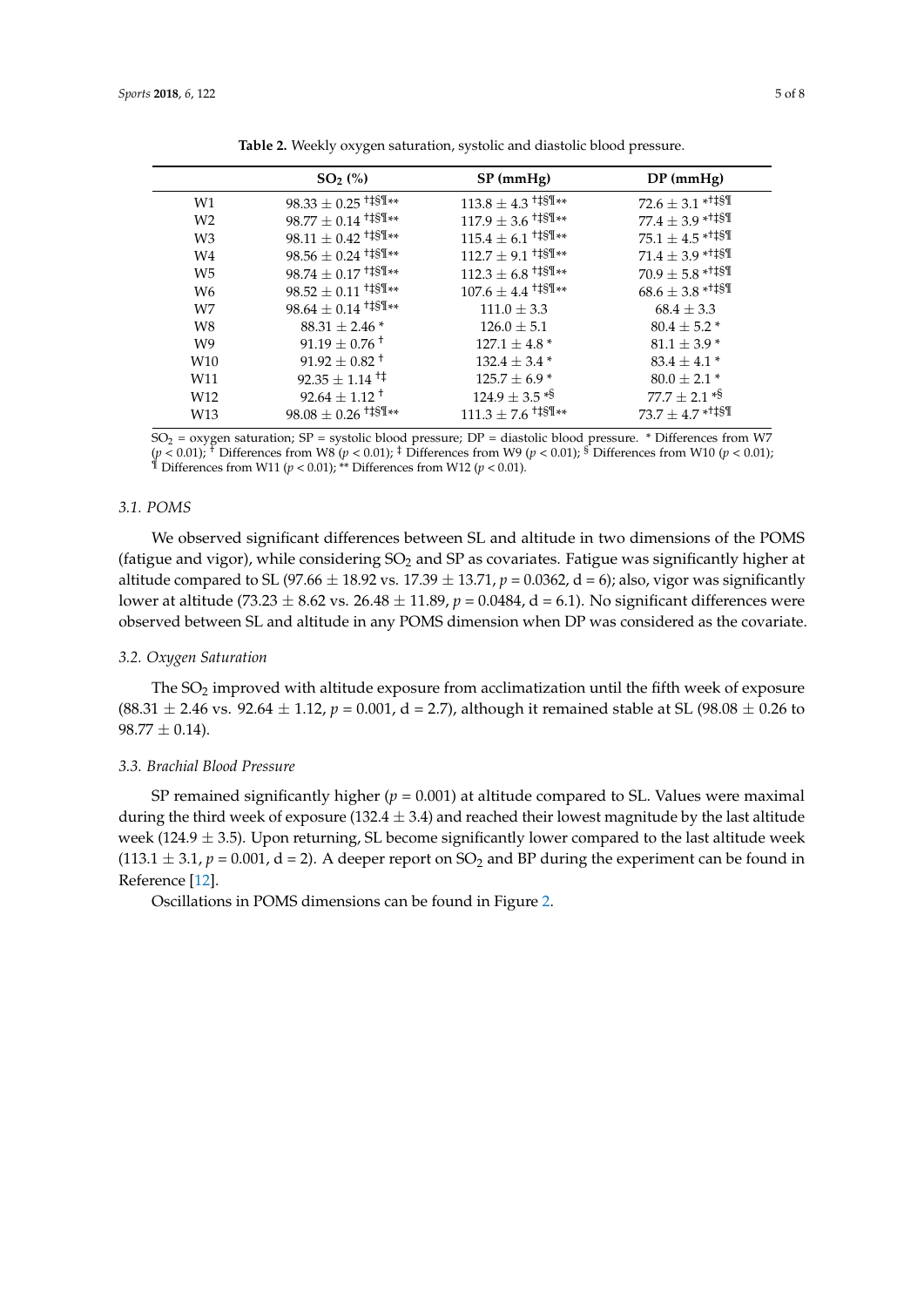<span id="page-5-0"></span>

**Figure 2.** Weekly POMS vigor, POMS fatigue and total mood disturbance. **Figure 2.** Weekly POMS vigor, POMS fatigue and total mood disturbance.

#### *3.4. Total Mood Disturbance*

weekly Foster reached its greatest level (7406.86 A.U. in week 5 and 5916.1 A.U in week 4). Indeed, a strong correlation was observed between TMD and weekly Foster (r = 0.66;  $p = 0.0258$ ). In week 5, when SO<sub>2</sub> remained high at SL, value for fatigue reached the greater level (76 A.U.), and so did anger (56 A.U.) which was not influenced by SO<sub>2</sub>, SP and DP when considered as covariates. Furthermore, we found a strong correlation between fatigue and anger ( $r = 0.70$ ;  $p = 0.0109$ ). Both depression and confusion remained similarly stable during the entirety of the experiment. However, in the last week, confusion increased 38.7% and the magnitude of change compared to the last altitude week was large (d = 3.7). Moreover, we found a strong correlation between depression and confusion (r = 0.60;  $p = 0.0367$ ). Finally, tension was greater pre-altitude and a strong correlation was found between  $\frac{1}{2}$  order pre-altitude and a strong correlation was found between tensor correlation was found between tension and a strong correlation was found between tensor  $\frac{1}{2}$ tension and weekly mileage ( $r = 0.67$ ;  $p = 0.0244$ ). We observed the greatest values in TMD in week 5 (145 A.U.) and week 4 (134 A.U.), where

## **4. Discussion**

**4. Discussion**  marathoner to a TL under both normoxic and hypoxic conditions. In addition, we examined the influence of  $SO_2$ , SP and DP on the psychological response, through their addition as covariates. Finally, we examined if mood changes occurring from SL to altitude would resolve to baseline levels when training resumed at SL under reduced TL. The purpose of this study was to investigate the psychological response of an elite wheelchair

Consistent with previous studies performed on able-bodied athletes at altitude ranging from 3080 m to 6000 m [\[7](#page-7-2)[,8\]](#page-7-3), we found increased fatigue and decrease vigor with altitude. In addition, we observed that increased TL at SL had a negative effect on fatigue and TMD, which peaked in week five when TL was maximal. These findings resemble those of elite swimmers who showed decreased vigor after 1 day of a 2/3 volume increase and elevated fatigue and overall mood scores after 2 days of increased TL [\[17\]](#page-7-12). Interestingly, TMD in the current study peaked in week 5, although training volumes in weeks four and five were similar (196.4 vs. 211.6 km), which may suggest a Foster's threshold was reached and might significantly affect TMD. In fact, a TMD 48% greater than baseline, may be reflective of overreaching symptoms [\[6\]](#page-7-1). It seems that altitude had a lower impact on TMD than a greater volume of training performed at SL; however, we must consider that training volume at altitude was 1/3 lower compared to SL. Moreover, an inverted iceberg profile occurred in weeks 5 at altitude was 1/3 lower compared to SL. Moreover, an inverted iceberg profile occurred in weeks 5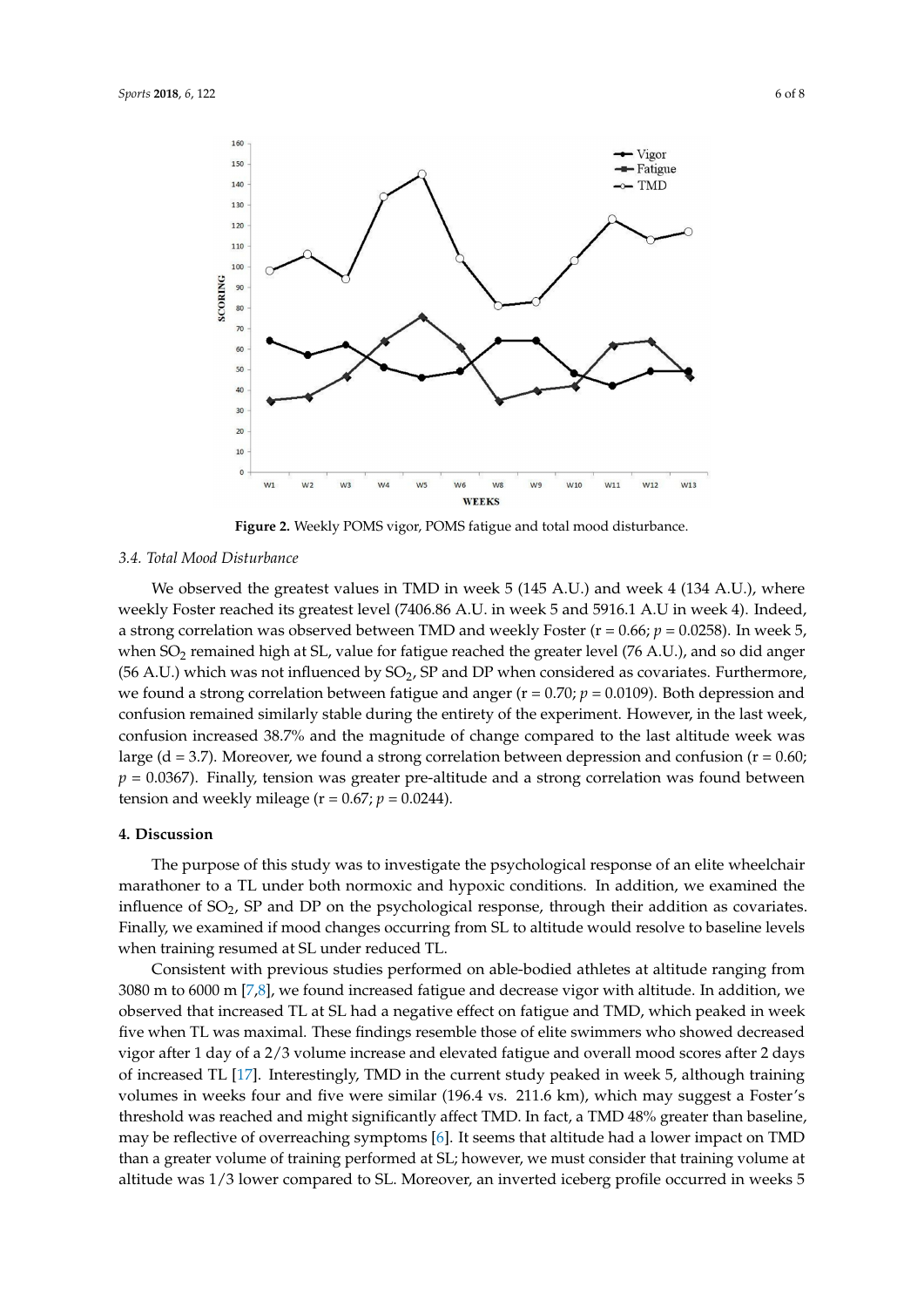and 12, which again may signify overreaching symptoms [\[5\]](#page-7-0). Similarly, we found confusion and TMD were negatively affected upon return to SL where levels exceeded those observed during pre-altitude 1. Despite a strong positive correlation between tension and mileage, high tension scores occurred in the first 2 weeks, which may reflect stress imposed by equipment preparation for the season. Finally, we observed that vigor and fatigue returned to baseline levels upon return to SL.

A limitation of the current study was to find in the current literature, similar experimental designs among the elite marathoners population; and to the best of our knowledge, only one study with middle distance collegiate athletes has been set at similar altitude (4000 m) [\[18\]](#page-7-13). Other possible limitations might be the influence of loneliness on mood states at weeks four and five at altitude, however, the athlete feedback on social relations with the hotel's workers and area coaches was quite positive. Finally, this study was also limited with the influence that variables such as poor wheelchair accessibility in town and hotel might have on tension and anger dimensions. A positive aspect regarding training places was perfect tarmac, where athlete had no incidences, other than one flat tire.

## **5. Conclusions**

In conclusion, our study shows that despite the implementation of only one questionnaire per week, compared to daily physiological variables assessment [\[12\]](#page-7-7), POMS was sensitive to worsening patterns in fatigue and vigor at altitude, which might be influenced by a disturbance in  $SO<sub>2</sub>$  and SP. Furthermore, effects on fatigue and TMD may be more pronounced at SL once TL reaches its peak, in an elite wheelchair marathoner. Fortunately, the POMS is non-invasive, easy to assess, inexpensive, and has excellent internal consistency and reliability ((Cronbach's  $\alpha$ ) range from 0.84 to 0.95) [\[1\]](#page-6-0). Therefore, we encourage its use for coaches and athletes interested in monitoring oscillations in psychological response to TLs during training at varying altitudes.

Often times, altitude training camps must be completed by athletes in remote locations, without direct assistance from coaches, physicians, doctors or psychologists. This study shows that a wheelchair athlete could self-monitor TL with simple and non-expensive devices, along with the use of a weekly mood profile assessment (POMS), to better convey his (physiological-psychological) state to technical staff during a training program under greater stressful conditions, as a challenging environment. Our research may help to inform the design and power of future studies performed under similar conditions. Future studies should continue to examine greater numbers of elite wheelchair marathon racers with more diverse disability characteristics (paraplegics, tetraplegics, spina bifida, etc.) to replicate and validate our findings.

**Author Contributions:** Conceptualization, M.M.-R., R.L.-G. and S.S.-Q.; Methodology, M.M.-R., R.L.-G. and S.S.-Q.; Formal analysis, G.B. and S.S.-Q.; Investigation, S.S.-Q.; Data curation, G.B., R.L.-G. and S.S.-Q.; Writing—original draft preparation, S.S.-Q. and R.L.-G.; Writing—review and editing, M.M.-R., R.L.-G., G.B., I.R. and S.S.-Q.; Supervision, M.M.-R., R.L.-G., G.B., R.L.-G. and S.S.-Q.

**Funding:** No funding was received for this study.

**Conflicts of Interest:** The authors have no conflict of interest to report.

## **References**

- <span id="page-6-0"></span>1. Mcnair, D.; Loor, M.; Droppleman, L. *EITS Manual for the Profile of Mood States*, 1st ed.; Educational and Industrial Testing Service: San Diego, CA, USA, 1971.
- <span id="page-6-1"></span>2. Odagiri, Y.; Shimomitsu, T.; Iwane, H.; Katsumura, T. Relationships between exhaustive mood state and changes in stress hormones following an ultraendurance race. *Int. J. Sports Med.* **1996**, *17*, 325–331. [\[CrossRef\]](http://dx.doi.org/10.1055/s-2007-972855) [\[PubMed\]](http://www.ncbi.nlm.nih.gov/pubmed/8858402)
- <span id="page-6-2"></span>3. Purvis, D.; Gonsalves, S.; Deuster, P.A. Physiological and psychological fatigue in extreme conditions: Overtraining and elite athletes. *PM&R* **2010**, *2*, 442–450. [\[CrossRef\]](http://dx.doi.org/10.1016/j.pmrj.2010.03.025)
- <span id="page-6-3"></span>4. Morgan, W.P.; Brown, D.R.; Raglin, J.S.; O'Connor, P.J.; Ellickson, K.A. Psychological monitoring of overtraining and staleness. *Br. J. Sports Med.* **1987**, *21*, 107–114. [\[CrossRef\]](http://dx.doi.org/10.1136/bjsm.21.3.107) [\[PubMed\]](http://www.ncbi.nlm.nih.gov/pubmed/3676635)